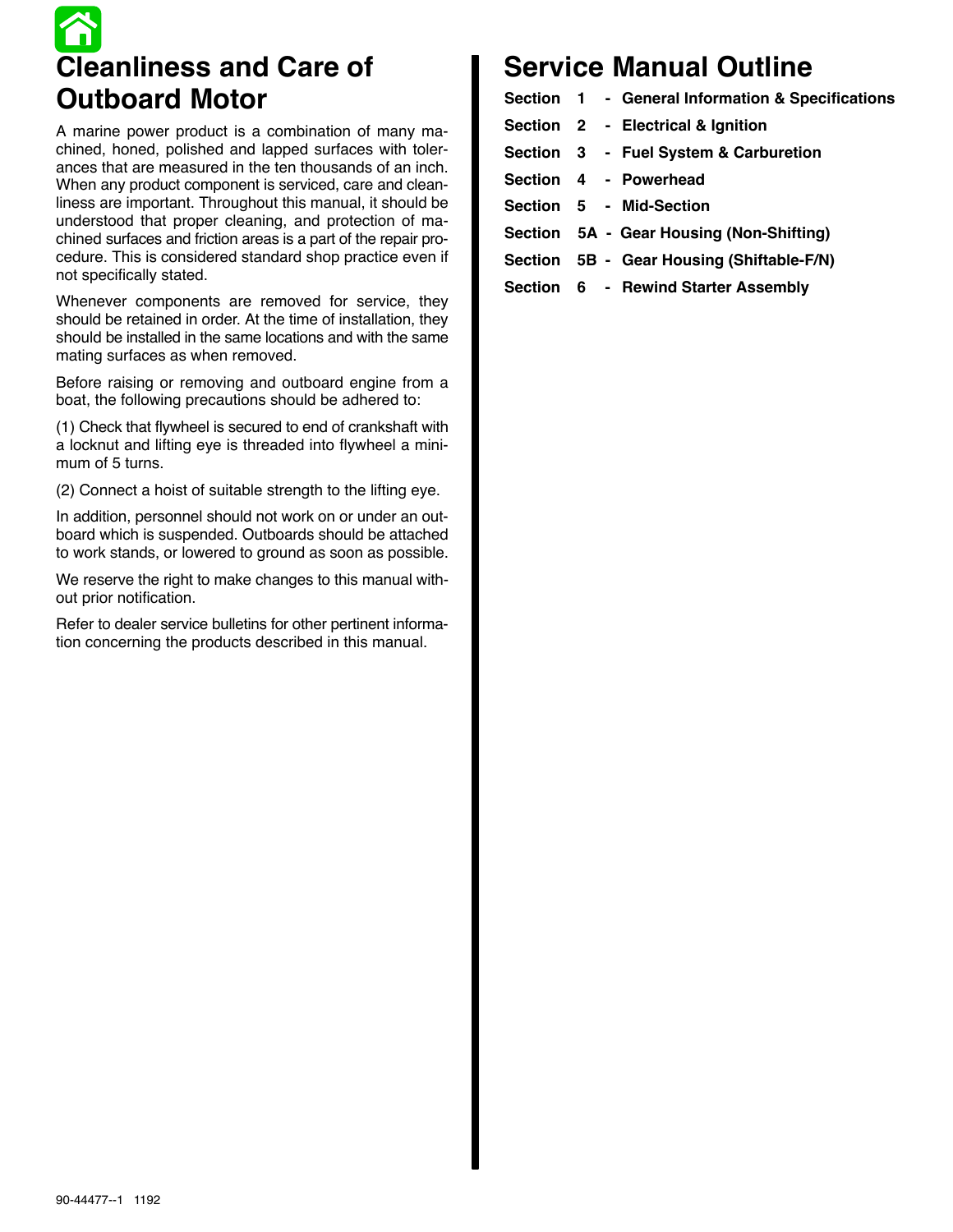# **Notice**

Symbol **A** ) are used to alert the mechanic to special in-Throughout this publication, "Dangers", "Warnings" and "Cautions" (accompanied by the International HAZARD structions concerning a particular service or operation that may be hazardous if performed incorrectly or carelessly. **OBSERVE THEM CAREFULLY!**

These "Safety Alerts" alone cannot eliminate the hazards that they signal. Strict compliance to these special instructions when performing the service, plus "Common Sense" operation, are major accident prevention measures.

### **! DANGER**

**DANGER - Immediate hazards which WILL result in severe personal injury or death.**

### **! WARNING**

**WARNING - Hazards or unsafe practices which COULD result in severe personal injury or death.**

### **! CAUTION**

**Hazards or unsafe practices which could result in minor personal injury or product or property damage.**

# **Notice to Users of This Manual**

This service manual has been written and published by the service department of Mercury Marine to aid our dealers' mechanics and company service personnel when servicing the products described herein.

It is assumed that these personnel are familiar with the servicing procedures of these products, or like or similar products manufactured and marketed by Mercury Marine, that they have been trained ing the recommended servicing procedures of these products which includes the use of mechanics' common hand tools and the special Mercury Marine or recommended tools from other suppliers.

We could not possibly know of and advise the service trade of all conceivable procedures by which a service might be performed and of the possible hazards and/or results of each method. We have not undertaken any such wide evaluation. Therefore, anyone who uses a service procedure and/or tool, which is not recommended by the manufacturer, first must completely satisfy himself that neither his nor the products safety will be endangered by the service procedure selected.

All information, illustrations and specifications contained in this manual are based on the latest product information available at the time of publication. As required, revisions to this manual will be sent to all dealers contracted by us to sell and/or service these products.

It should be kept in mind, while working on the product, that the electrical system and ignition system is capable of violent and damaging short circuits or severe electrical shocks. When performing any work where electrical terminals could possibly be grounded or touched by the mechanic, the battery cables should be disconnected at the battery.

Any time the intake or exhaust openings are exposed during service they should be covered to protect against accidental entrance of foreign material which could enter the cylinders and cause extensive internal damage when the engine is started.

It is important to note, during any maintenance procedure replacement fasteners must have the same measurements and strength as those removed. Numbers on the heads of the metric bolts and on the surfaces of metric nuts indicate their strength. Customary bolts use radial lines for this purpose, while most customary nuts do not have strength markings. Mismatched or incorrect fasteners can result in damage or malfunction, or possibly personal injury. Therefore, fasteners removed should be saved for reuse in the same locations whenever possible. Where the fasteners are not satisfactory for re-use, care should be taken to select a replacement that matches the original.

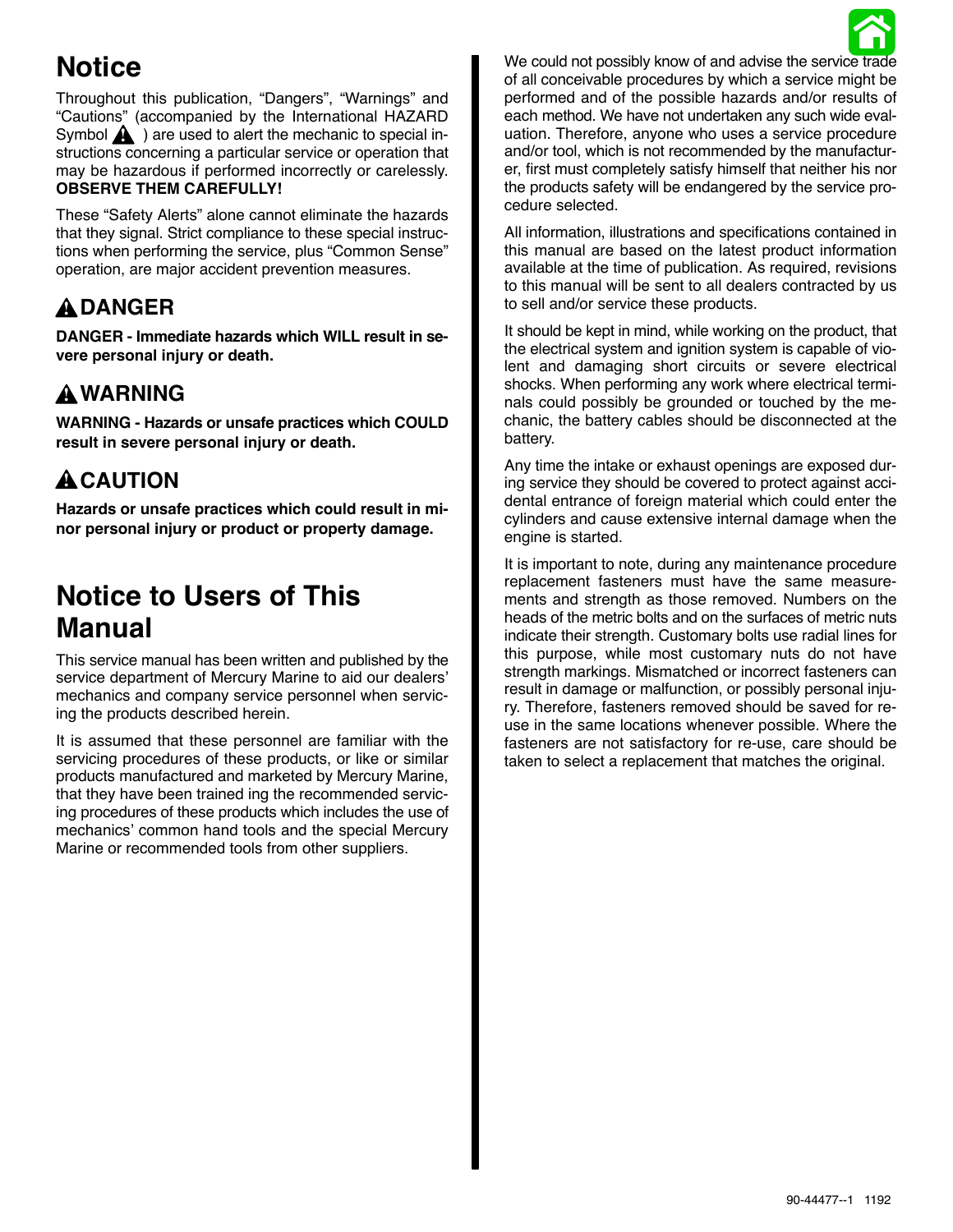# **GENERAL INFORMATION AND SPECIFICATIONS**



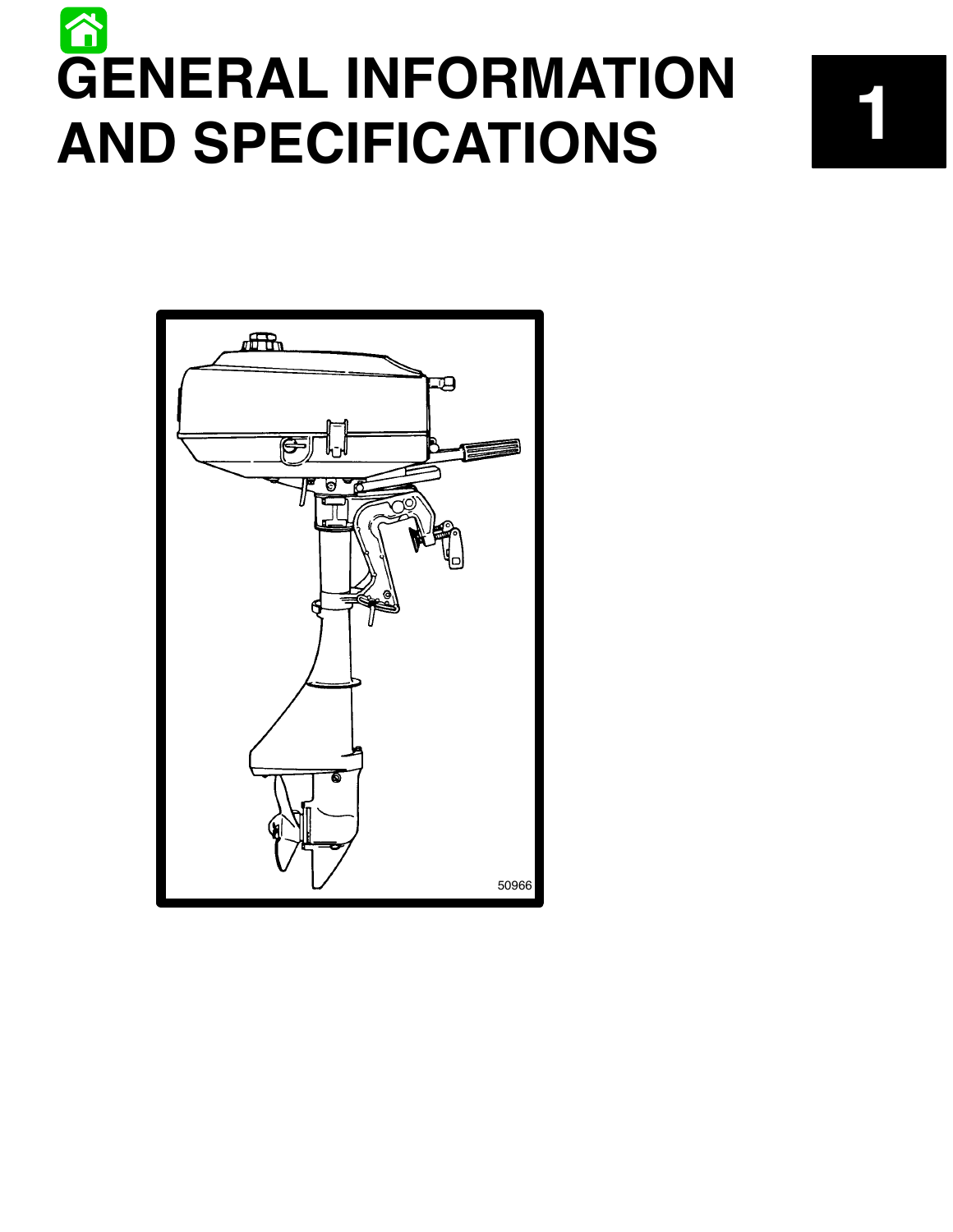

# **Table of Contents**

| Page                                           |
|------------------------------------------------|
| Motors Parts Identification<br>$1 - 1$         |
| $1 - 2$<br>General Specifications              |
| $1 - 2$                                        |
| Powerhead<br>$1 - 2$                           |
| $1-2$                                          |
| $1 - 2$<br>Ignition System                     |
| 1-3                                            |
| $1 - 3$                                        |
| Torque Specifications<br>$1 - 3$               |
| Powerhead<br>$1 - 3$                           |
| Standard Bolts and Nuts<br>$1 - 3$             |
| $1 - 3$                                        |
| $1 - 3$                                        |
| $1 - 4$<br>Mounting Outboard on Transom        |
| Fuel Recommendations<br>$1 - 4$                |
| Gasoline Recommendations<br>$1 - 4$            |
| $1 - 4$<br>Oil Recommendations                 |
| $1 - 4$<br>Fuel Mixture                        |
| Correct Fuel Mixing Procedure<br>$1 - 4$       |
| $1 - 5$<br>Tilt Angle Adjustment               |
| Adjustments and Maintenance<br>$1 - 5$         |
| Cowl Removal and Installation<br>$1 - 5$       |
| $1 - 5$                                        |
| $1 - 6$                                        |
| Models 2.5/3.0/3.3 (1991 and later)<br>$1 - 6$ |
| Throttle Lever Friction Adjustment<br>$1 - 6$  |
| Idle Speed Adjustment<br>$1 - 6$<br>$1 - 7$    |
| Servicing Spark Plug<br>$1 - 7$                |
| Gear Housing Lubrication<br>$1 - 8$            |
| Removal<br>$1 - 8$                             |
| $1 - 8$                                        |
| Points of Lubrication - All Models<br>$1 - 8$  |
| $1 - 9$<br>Periodic Inspection                 |
| $1 - 9$                                        |
| Zinc Anode<br>$1 - 9$                          |
| Following Complete Submersion<br>$1 - 10$      |
| <b>Salt Water Submersion</b>                   |
| (Special Instructions)  1-10                   |
| Submerged While Running                        |
| (Special Instructions)  1-10                   |
| <b>Fresh Water Submersion</b>                  |
| (Special Instructions)  1-10                   |
| Out-of-Season Outboard Storage  1-10           |
| How Weather Affects Engine Performance  1-11   |
| Conditions Affecting Operation  1-11           |
| Detonation: Causes and Prevention  1-12        |
| Compression Check  1-12                        |
|                                                |
| Serial Number Location  1-13                   |
|                                                |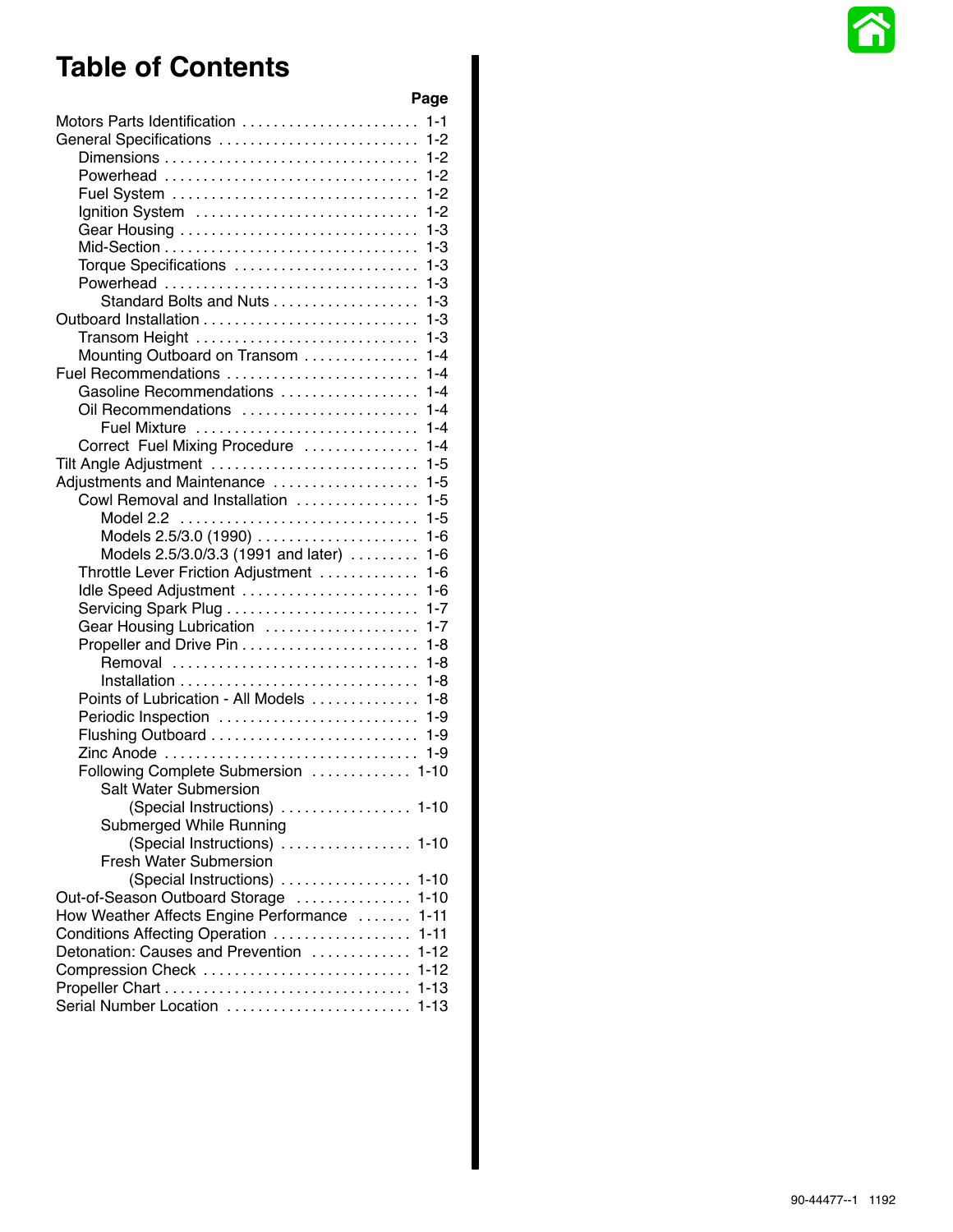



50649

- 1 Air Vent Knob
- 2 Fuel Tank Cap
- 3 Cowl
- 4 Cowl Latch (Model 2.5/3.0/3.3)
- 5 Fuel Cock Knob
- 6 Spark Plug Access Door
- 7 "Tell-Tale" Outlet
- 8 Driveshaft Housing
- 9 Exhaust Relief Outlet
- 10- Anti-Ventilation Plate
- 11- Exhaust Outlet
- 12- Anodic Plate
- 13- Cotter Pin
- 14- Propeller
- 15- Skeg
- 16- Starter Handle
- 17- Control Panel
- 18- Tiller Handle
- 19- Lift Handle
- 20- Tilt Lock Pin
- 21- Clamp Screw (2)
- 22- Clamp Bracket (2)
- 23- Tilt Angle Adjustment Pin
- 24- OIL LEVEL Plug
- 25- Cooling Water Intake
- 26- Gear Housing
- 27- OIL FILL Plug